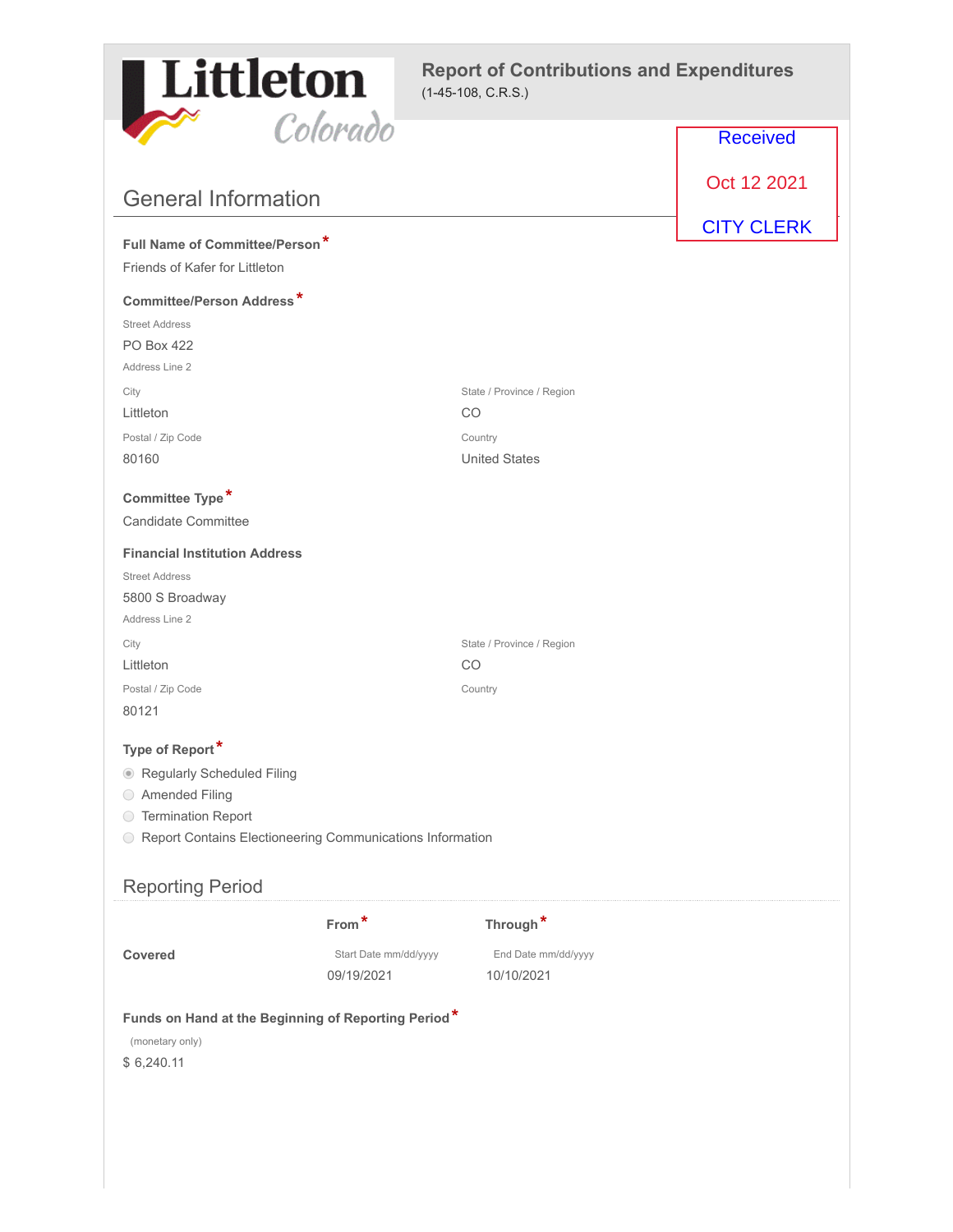### **Declared Total Spending Total of Other Receipts \***

[Art. XXVIII, Sec. 4(1)]

\$ 3,339.49

### **Non-Itemized Contributions \* Non-Itemized Expenditures \***

(Contributions of \$19.99 or Less)

\$ 0.00

(Interest, Dividends, etc.)

\$ 0.11

(Expenditures of \$19.99 or Less)

\$ 93.06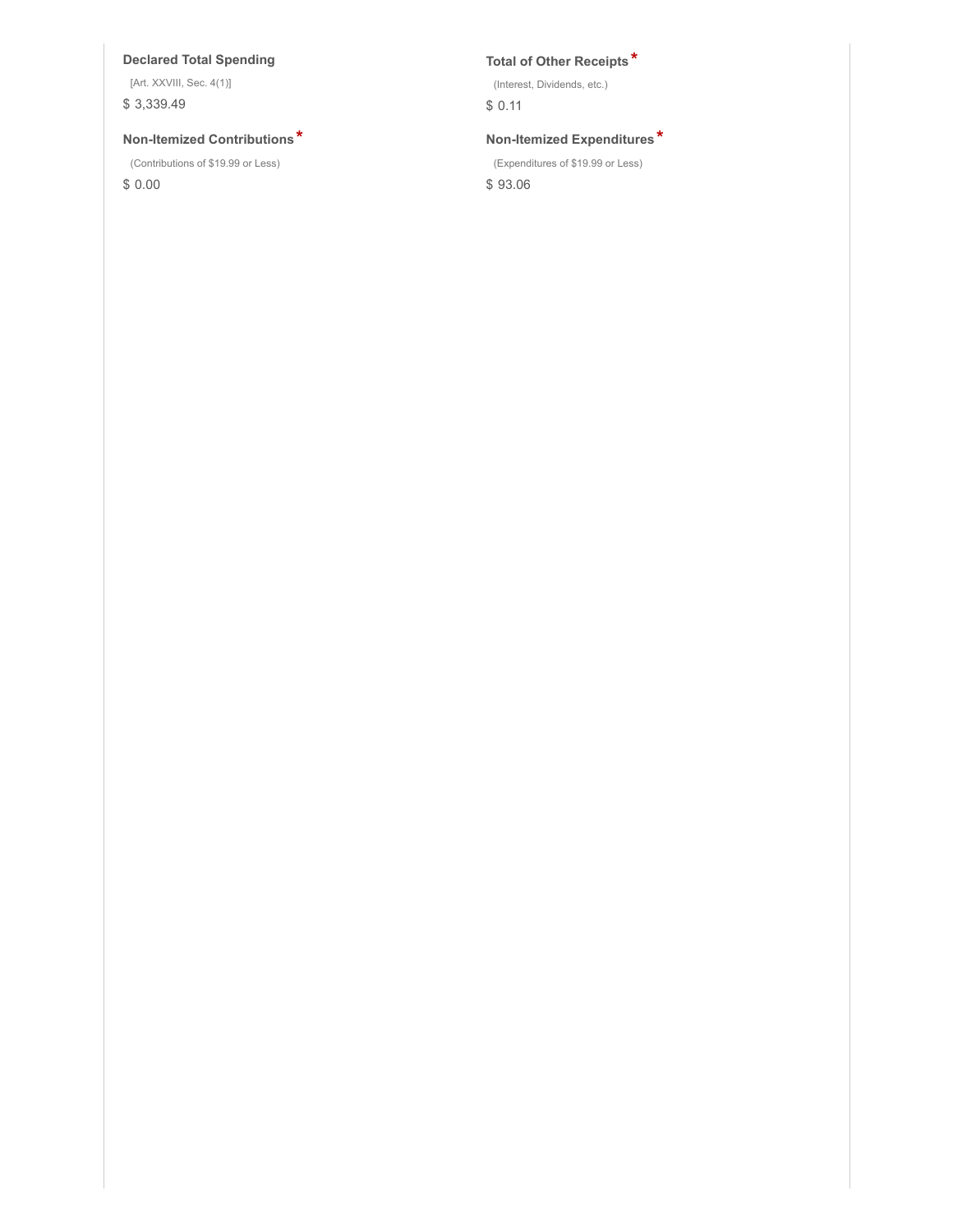# Schedule A

### **Full Name of Committee/Person**

Firends of Kafer for Littleton

## Itemized Contributions Statement (\$20 or more)

[1-45-108(1)(a), C.R.S.]

| Date Accepted*<br>09/21/2021                                                                                                                                       | Contribution Amt.*<br>\$1,500.00 |                           | Aggregate Amt.*<br>\$1,500.00 |
|--------------------------------------------------------------------------------------------------------------------------------------------------------------------|----------------------------------|---------------------------|-------------------------------|
| <b>Electioneering Communication*</b><br>◯ Yes                                                                                                                      |                                  | $\odot$ No                |                               |
| Contributor Name*<br>(Last, First)<br>Metro Housing Coalition Political Committee                                                                                  |                                  |                           |                               |
| <b>Contributor Address*</b><br><b>Street Address</b><br>9033 E Easter place<br>Address Line 2                                                                      |                                  |                           |                               |
| City                                                                                                                                                               |                                  | State / Province / Region |                               |
| Centennial                                                                                                                                                         |                                  | CO                        |                               |
| Postal / Zip Code<br>80112                                                                                                                                         |                                  | Country<br><b>USA</b>     |                               |
| <b>Contribution Description*</b><br>Check contribution<br><b>Contributor Employer</b><br>(if applicable, mandatory)<br>Metro Housing Coalition Political Committee |                                  |                           |                               |
| <b>Contributor Occupation</b><br>(if applicable, mandatory)<br>Metro Housing Coalition Political Committee                                                         |                                  |                           |                               |
| Date Accepted*<br>09/24/2021                                                                                                                                       | Contribution Amt.*<br>\$50.00    |                           | Aggregate Amt.*<br>\$50.00    |
| <b>Electioneering Communication*</b>                                                                                                                               |                                  |                           |                               |
| ◯ Yes                                                                                                                                                              |                                  | $\odot$ No                |                               |
| Contributor Name*<br>(Last, First)<br>Robert Abbott                                                                                                                |                                  |                           |                               |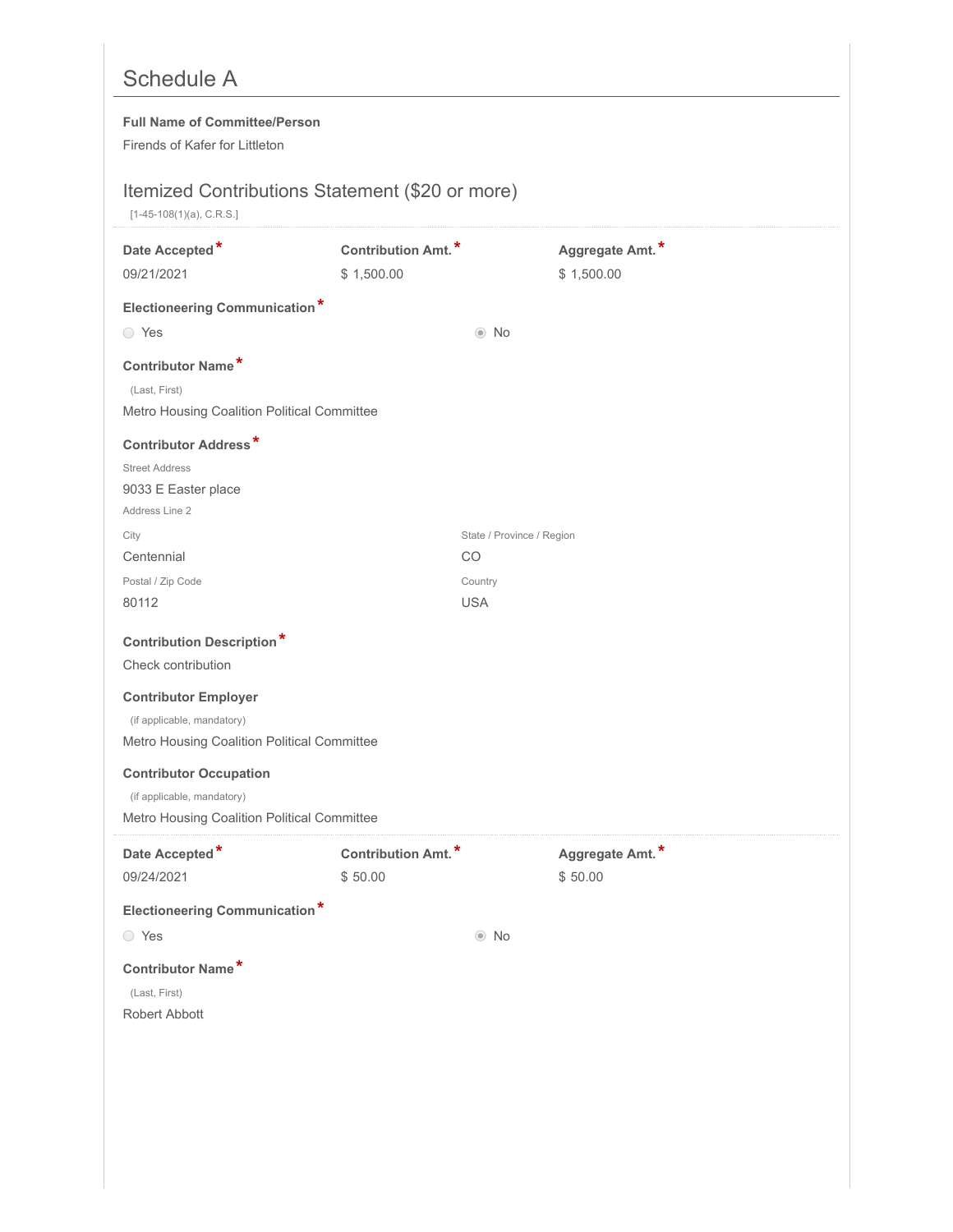| <b>Contributor Address*</b><br><b>Street Address</b>            |                    |                                 |                 |  |
|-----------------------------------------------------------------|--------------------|---------------------------------|-----------------|--|
| 7242 S Sundown Cir Littleton<br>Address Line 2                  |                    |                                 |                 |  |
| City                                                            |                    | State / Province / Region       |                 |  |
| Littleton                                                       |                    | CO                              |                 |  |
| Postal / Zip Code                                               |                    | Country                         |                 |  |
| 80120                                                           |                    | <b>USA</b>                      |                 |  |
| <b>Contribution Description*</b><br>Contribution by credit card |                    |                                 |                 |  |
| <b>Contributor Employer</b>                                     |                    |                                 |                 |  |
| (if applicable, mandatory)                                      |                    |                                 |                 |  |
| Retired                                                         |                    |                                 |                 |  |
| <b>Contributor Occupation</b>                                   |                    |                                 |                 |  |
| (if applicable, mandatory)                                      |                    |                                 |                 |  |
| Retired                                                         |                    |                                 |                 |  |
| Date Accepted*                                                  | Contribution Amt.* |                                 | Aggregate Amt.* |  |
| 09/26/2021                                                      | \$500.00           |                                 | \$500.00        |  |
| <b>Electioneering Communication*</b>                            |                    |                                 |                 |  |
| ◯ Yes                                                           |                    | $\odot$ No                      |                 |  |
| Contributor Name*                                               |                    |                                 |                 |  |
| (Last, First)                                                   |                    |                                 |                 |  |
| Ron Ikard                                                       |                    |                                 |                 |  |
| <b>Contributor Address*</b>                                     |                    |                                 |                 |  |
| <b>Street Address</b>                                           |                    |                                 |                 |  |
| 7260 S Polo Ridge Dr                                            |                    |                                 |                 |  |
| Address Line 2                                                  |                    |                                 |                 |  |
| City<br>Littleton                                               |                    | State / Province / Region<br>CO |                 |  |
| Postal / Zip Code                                               |                    | Country                         |                 |  |
| 80128                                                           |                    | <b>USA</b>                      |                 |  |
|                                                                 |                    |                                 |                 |  |
| <b>Contribution Description*</b><br>Contribution by credit card |                    |                                 |                 |  |
| <b>Contributor Employer</b>                                     |                    |                                 |                 |  |
| (if applicable, mandatory)                                      |                    |                                 |                 |  |
| FirstBank                                                       |                    |                                 |                 |  |
| <b>Contributor Occupation</b>                                   |                    |                                 |                 |  |
| (if applicable, mandatory)                                      |                    |                                 |                 |  |
| <b>Banker</b>                                                   |                    |                                 |                 |  |
| Date Accepted*                                                  | Contribution Amt.* |                                 | Aggregate Amt.* |  |
| 09/27/2021                                                      | \$200.00           |                                 | \$200.00        |  |
| <b>Electioneering Communication*</b>                            |                    |                                 |                 |  |
| ◯ Yes                                                           |                    | $\odot$ No                      |                 |  |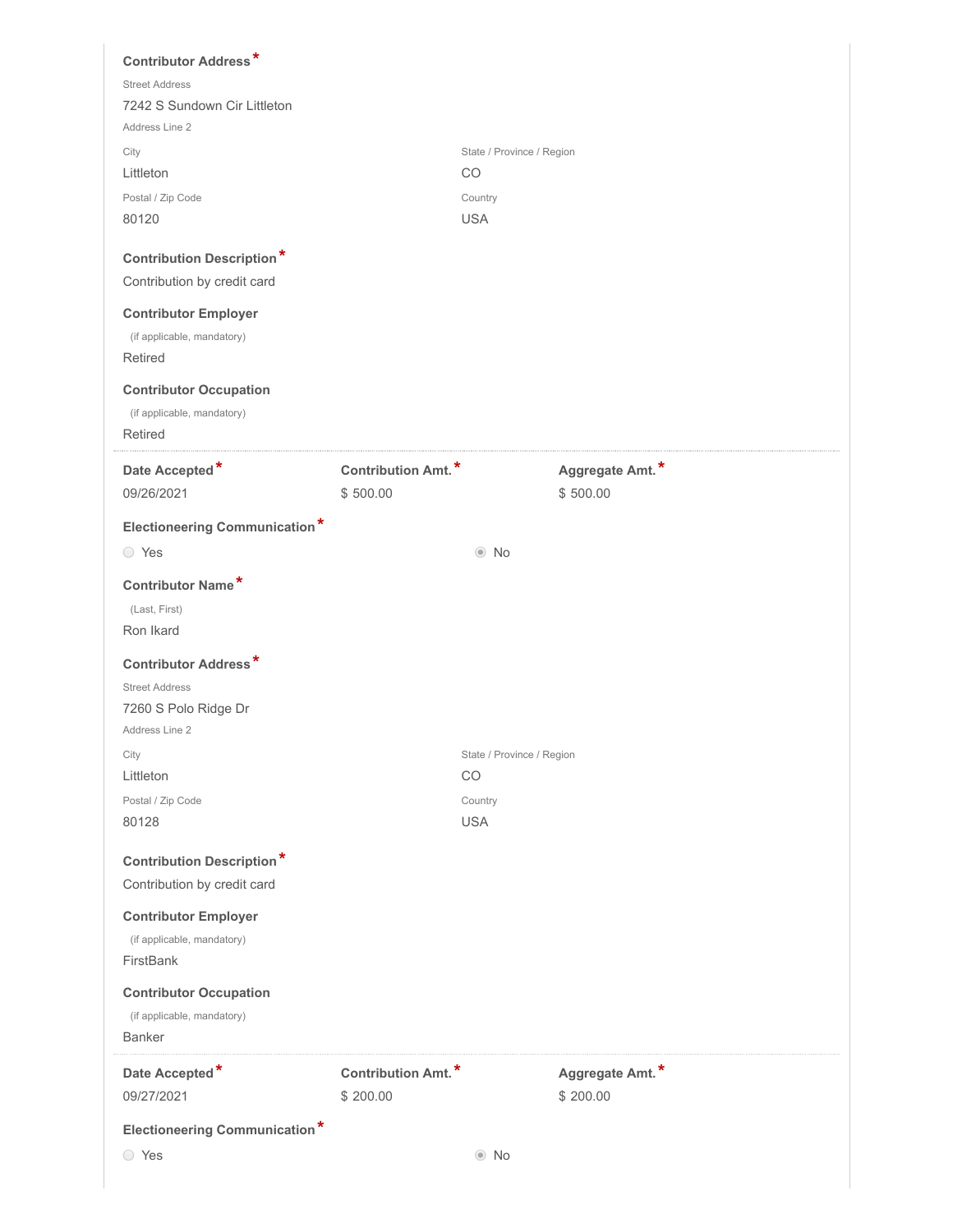| Contributor Name*                                                                              |                                       |                             |  |
|------------------------------------------------------------------------------------------------|---------------------------------------|-----------------------------|--|
| (Last, First)<br>George Sparks                                                                 |                                       |                             |  |
| <b>Contributor Address*</b>                                                                    |                                       |                             |  |
| <b>Street Address</b><br>1401 S Saint Paul St<br>Address Line 2                                |                                       |                             |  |
| City                                                                                           |                                       | State / Province / Region   |  |
| Denver                                                                                         |                                       | CO<br>Country               |  |
| Postal / Zip Code<br>80210                                                                     |                                       | <b>USA</b>                  |  |
| <b>Contribution Description*</b><br>Contribution by credit card                                |                                       |                             |  |
| <b>Contributor Employer</b><br>(if applicable, mandatory)<br>Denver Museum of Nature & Science |                                       |                             |  |
| <b>Contributor Occupation</b><br>(if applicable, mandatory)<br>President and CEO               |                                       |                             |  |
| Date Accepted*<br>09/27/2021                                                                   | <b>Contribution Amt.*</b><br>\$100.00 | Aggregate Amt.*<br>\$100.00 |  |
|                                                                                                |                                       |                             |  |
| <b>Electioneering Communication*</b>                                                           |                                       |                             |  |
| ◯ Yes                                                                                          |                                       | $\odot$ No                  |  |
| Contributor Name*<br>(Last, First)<br>Ron Sandgrund                                            |                                       |                             |  |
| ÷<br><b>Contributor Address</b><br><b>Street Address</b><br>546 Donn Ct                        |                                       |                             |  |
| Address Line 2<br>City                                                                         |                                       | State / Province / Region   |  |
| <b>Boulder</b>                                                                                 |                                       | CO                          |  |
| Postal / Zip Code                                                                              |                                       | Country                     |  |
| 80303                                                                                          |                                       | <b>USA</b>                  |  |
| <b>Contribution Description*</b>                                                               |                                       |                             |  |
| Contribution by credit card                                                                    |                                       |                             |  |
| <b>Contributor Employer</b><br>(if applicable, mandatory)                                      |                                       |                             |  |
| Burg Simpson Law Firm                                                                          |                                       |                             |  |
| <b>Contributor Occupation</b>                                                                  |                                       |                             |  |
| (if applicable, mandatory)<br>Lawyer                                                           |                                       |                             |  |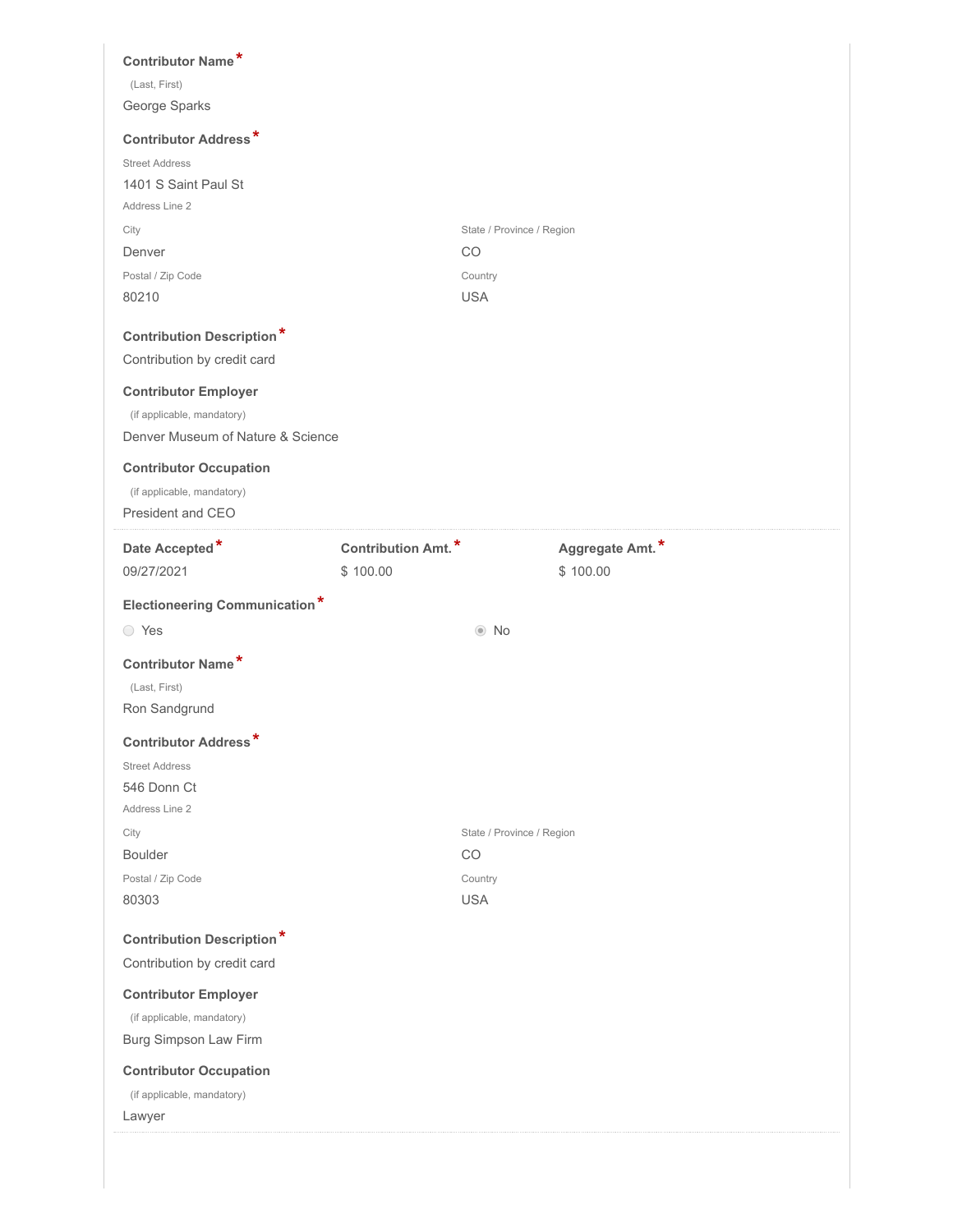| Date Accepted*                                                                                      | Contribution Amt.*             | Aggregate Amt.*             |
|-----------------------------------------------------------------------------------------------------|--------------------------------|-----------------------------|
| mm/dd/yyyy                                                                                          | \$50.00                        | \$50.00                     |
| <b>Electioneering Communication*</b>                                                                |                                |                             |
| ◯ Yes                                                                                               |                                | $\odot$ No                  |
| Contributor Name*<br>(Last, First)<br>Paul Malinowski                                               |                                |                             |
| <b>Contributor Address*</b><br><b>Street Address</b><br>8085 S Logan Dr Littleton<br>Address Line 2 |                                |                             |
| City                                                                                                |                                | State / Province / Region   |
| Littleton                                                                                           | CO                             |                             |
| Postal / Zip Code<br>80122                                                                          | Country<br><b>USA</b>          |                             |
| <b>Contribution Description*</b><br>Contribution by credit card<br><b>Contributor Employer</b>      |                                |                             |
| (if applicable, mandatory)<br>Self                                                                  |                                |                             |
| <b>Contributor Occupation</b><br>(if applicable, mandatory)                                         |                                |                             |
| Photographer                                                                                        |                                |                             |
| Date Accepted*<br>09/28/2021                                                                        | Contribution Amt.*<br>\$300.00 | Aggregate Amt.*<br>\$300.00 |
| <b>Electioneering Communication*</b>                                                                |                                |                             |
| ○ Yes                                                                                               |                                | $\odot$ No                  |
| Contributor Name*<br>(Last, First)<br>Jeanie Schroder                                               |                                |                             |
| <b>Contributor Address*</b>                                                                         |                                |                             |
| <b>Street Address</b><br>1701 Hoyt St Lakewood, CO 80215<br>Address Line 2                          |                                |                             |
| City                                                                                                |                                | State / Province / Region   |
| Lakewood                                                                                            | CO                             |                             |
| Postal / Zip Code                                                                                   | Country                        |                             |
| 80215                                                                                               | <b>USA</b>                     |                             |
| <b>Contribution Description*</b><br>Contribution by check                                           |                                |                             |
| <b>Contributor Employer</b>                                                                         |                                |                             |
| (if applicable, mandatory)<br>Self                                                                  |                                |                             |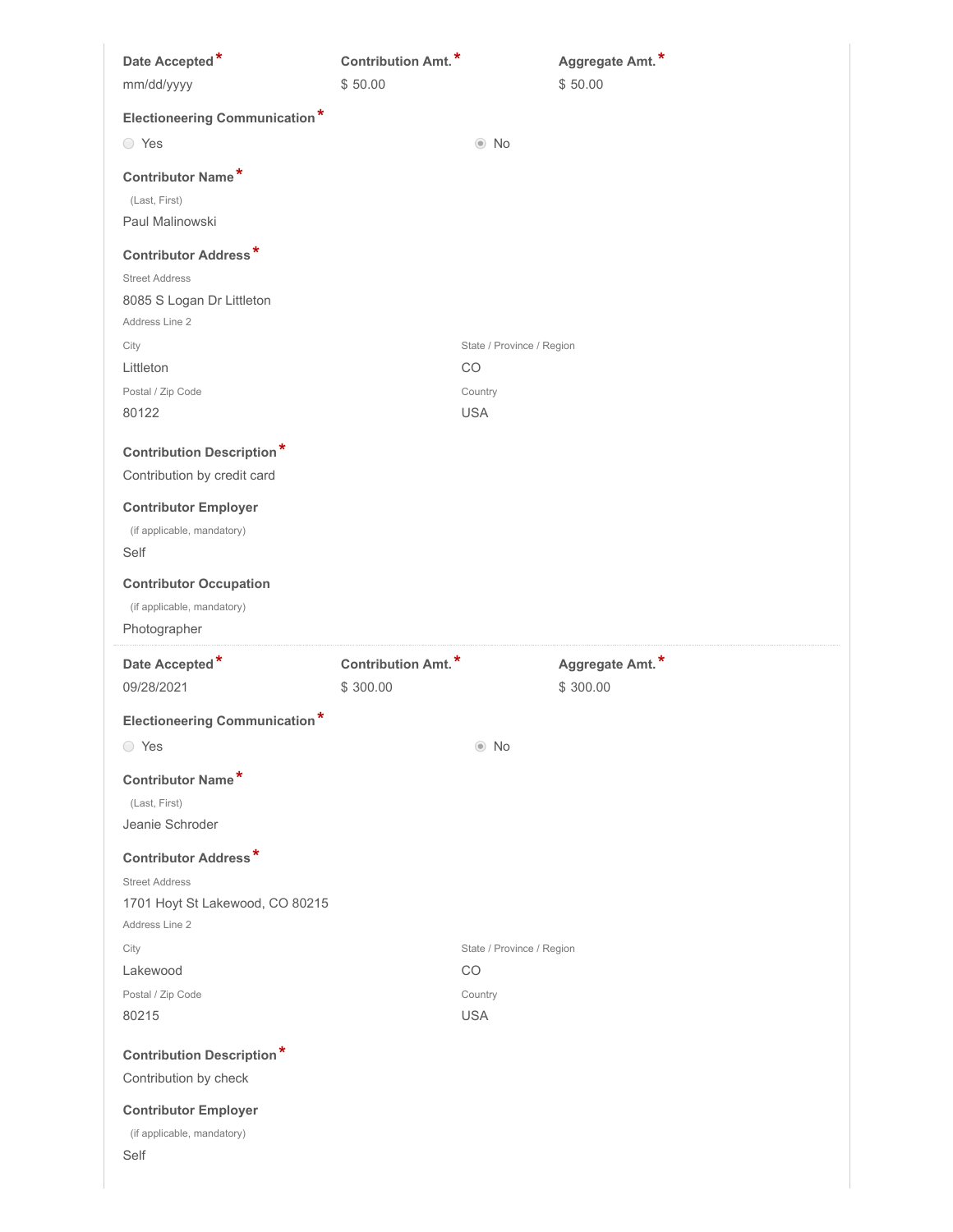| <b>Contributor Occupation</b><br>(if applicable, mandatory)                                                                                                                                                 |                                            |                                 |                             |
|-------------------------------------------------------------------------------------------------------------------------------------------------------------------------------------------------------------|--------------------------------------------|---------------------------------|-----------------------------|
| Musician                                                                                                                                                                                                    |                                            |                                 |                             |
| Date Accepted*<br>09/28/2021                                                                                                                                                                                | Contribution Amt. <sup>*</sup><br>\$100.00 |                                 | Aggregate Amt.*<br>\$100.00 |
| <b>Electioneering Communication*</b>                                                                                                                                                                        |                                            |                                 |                             |
| ◯ Yes                                                                                                                                                                                                       |                                            | $\odot$ No                      |                             |
| Contributor Name*                                                                                                                                                                                           |                                            |                                 |                             |
| (Last, First)                                                                                                                                                                                               |                                            |                                 |                             |
| <b>TK Smith</b>                                                                                                                                                                                             |                                            |                                 |                             |
| <b>Contributor Address*</b>                                                                                                                                                                                 |                                            |                                 |                             |
| <b>Street Address</b>                                                                                                                                                                                       |                                            |                                 |                             |
| 7134 Cedarwood Cir Boulder                                                                                                                                                                                  |                                            |                                 |                             |
| Address Line 2                                                                                                                                                                                              |                                            |                                 |                             |
| City<br><b>Boulder</b>                                                                                                                                                                                      |                                            | State / Province / Region<br>CO |                             |
| Postal / Zip Code                                                                                                                                                                                           |                                            | Country                         |                             |
| 80301                                                                                                                                                                                                       |                                            | <b>USA</b>                      |                             |
| <b>Contribution Description*</b><br>Contribution by check<br><b>Contributor Employer</b><br>(if applicable, mandatory)<br>Retired<br><b>Contributor Occupation</b><br>(if applicable, mandatory)<br>Retired |                                            |                                 |                             |
| Date Accepted*                                                                                                                                                                                              | Contribution Amt.*                         |                                 | Aggregate Amt.*             |
| 09/28/2021                                                                                                                                                                                                  | \$50.00                                    |                                 | \$50.00                     |
| <b>Electioneering Communication*</b>                                                                                                                                                                        |                                            |                                 |                             |
| ◯ Yes                                                                                                                                                                                                       |                                            | $\odot$ No                      |                             |
| Contributor Name*                                                                                                                                                                                           |                                            |                                 |                             |
| (Last, First)                                                                                                                                                                                               |                                            |                                 |                             |
| Curt Samuelson                                                                                                                                                                                              |                                            |                                 |                             |
| <b>Contributor Address*</b>                                                                                                                                                                                 |                                            |                                 |                             |
| <b>Street Address</b>                                                                                                                                                                                       |                                            |                                 |                             |
| 7961 S Cedar St                                                                                                                                                                                             |                                            |                                 |                             |
| Address Line 2                                                                                                                                                                                              |                                            |                                 |                             |
| City                                                                                                                                                                                                        |                                            | State / Province / Region       |                             |
| Littleton                                                                                                                                                                                                   |                                            | CO                              |                             |
| Postal / Zip Code                                                                                                                                                                                           |                                            | Country                         |                             |
| 80120                                                                                                                                                                                                       |                                            | <b>USA</b>                      |                             |
| <b>Contribution Description*</b>                                                                                                                                                                            |                                            |                                 |                             |
| Contribution by credit card                                                                                                                                                                                 |                                            |                                 |                             |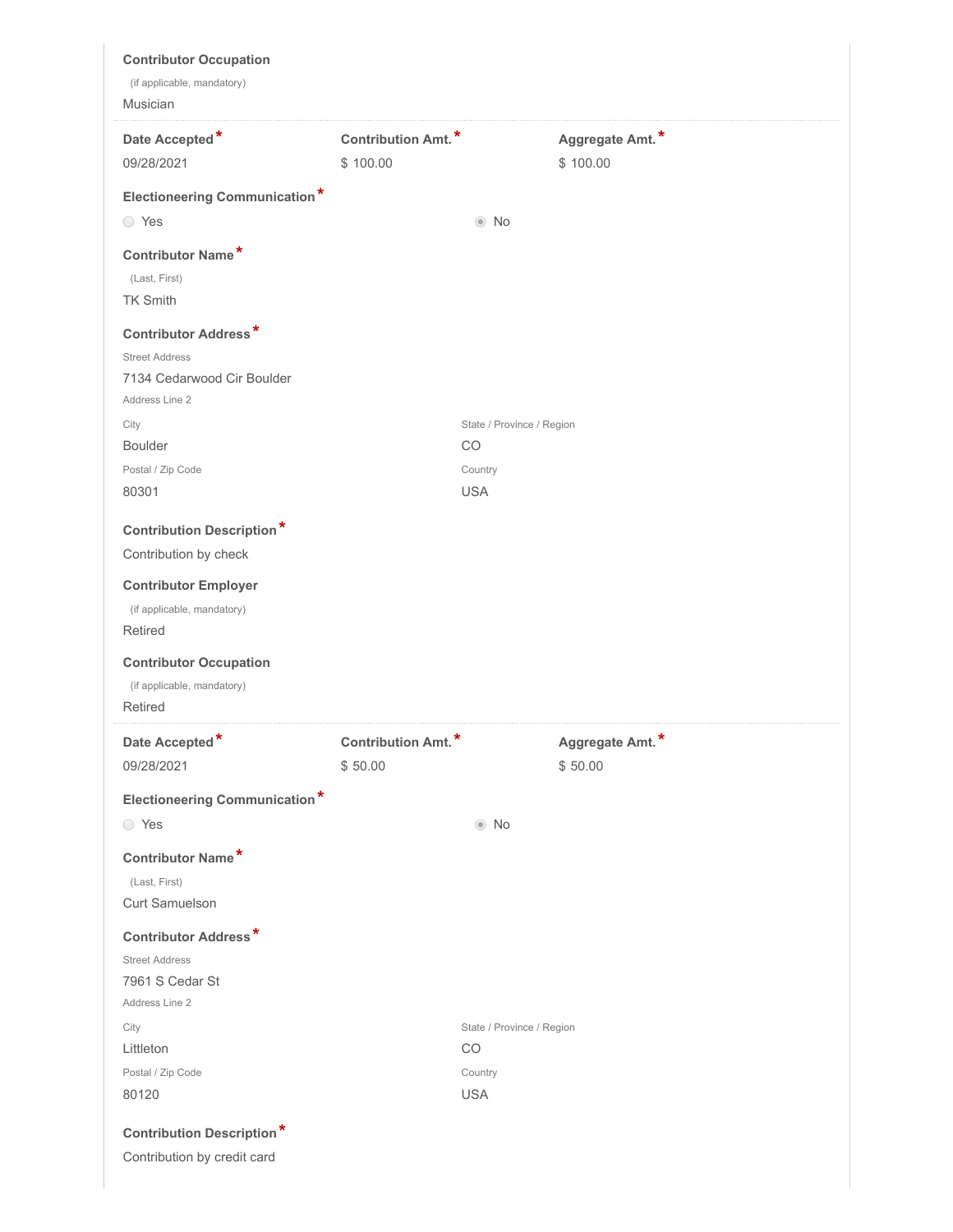| <b>Contributor Employer</b><br>(if applicable, mandatory)<br><b>Retired</b><br><b>Contributor Occupation</b><br>(if applicable, mandatory) |                                |                                 |                             |  |
|--------------------------------------------------------------------------------------------------------------------------------------------|--------------------------------|---------------------------------|-----------------------------|--|
| Retired                                                                                                                                    |                                |                                 |                             |  |
| Date Accepted*<br>09/28/2021                                                                                                               | Contribution Amt.*<br>\$100.00 |                                 | Aggregate Amt.*<br>\$100.00 |  |
| <b>Electioneering Communication*</b>                                                                                                       |                                |                                 |                             |  |
| ◯ Yes                                                                                                                                      |                                | $\odot$ No                      |                             |  |
| Contributor Name*<br>(Last, First)<br><b>Bob Swank</b>                                                                                     |                                |                                 |                             |  |
| <b>Contributor Address*</b><br><b>Street Address</b><br>3581 CR 51<br>Address Line 2                                                       |                                |                                 |                             |  |
| City<br>Keensburg                                                                                                                          |                                | State / Province / Region<br>CO |                             |  |
| Postal / Zip Code                                                                                                                          |                                | Country                         |                             |  |
| 80643                                                                                                                                      |                                | <b>USA</b>                      |                             |  |
| <b>Contribution Description*</b><br>Contribution by check                                                                                  |                                |                                 |                             |  |
| <b>Contributor Employer</b><br>(if applicable, mandatory)<br>Farmer                                                                        |                                |                                 |                             |  |
| <b>Contributor Occupation</b><br>(if applicable, mandatory)<br>Farmer                                                                      |                                |                                 |                             |  |
| Date Accepted*<br>09/29/2021                                                                                                               | Contribution Amt.*<br>\$200.00 |                                 | Aggregate Amt.*<br>\$200.00 |  |
| <b>Electioneering Communication*</b>                                                                                                       |                                |                                 |                             |  |
| ◯ Yes                                                                                                                                      |                                | $\odot$ No                      |                             |  |
| Contributor Name*<br>(Last, First)<br>Stephen Brett                                                                                        |                                |                                 |                             |  |
| <b>Contributor Address*</b><br><b>Street Address</b><br>45 Bellevue Drive<br>Address Line 2                                                |                                |                                 |                             |  |
| City<br><b>Boulder</b>                                                                                                                     |                                | State / Province / Region<br>CO |                             |  |
| Postal / Zip Code                                                                                                                          |                                | Country                         |                             |  |
| 80302                                                                                                                                      |                                | US                              |                             |  |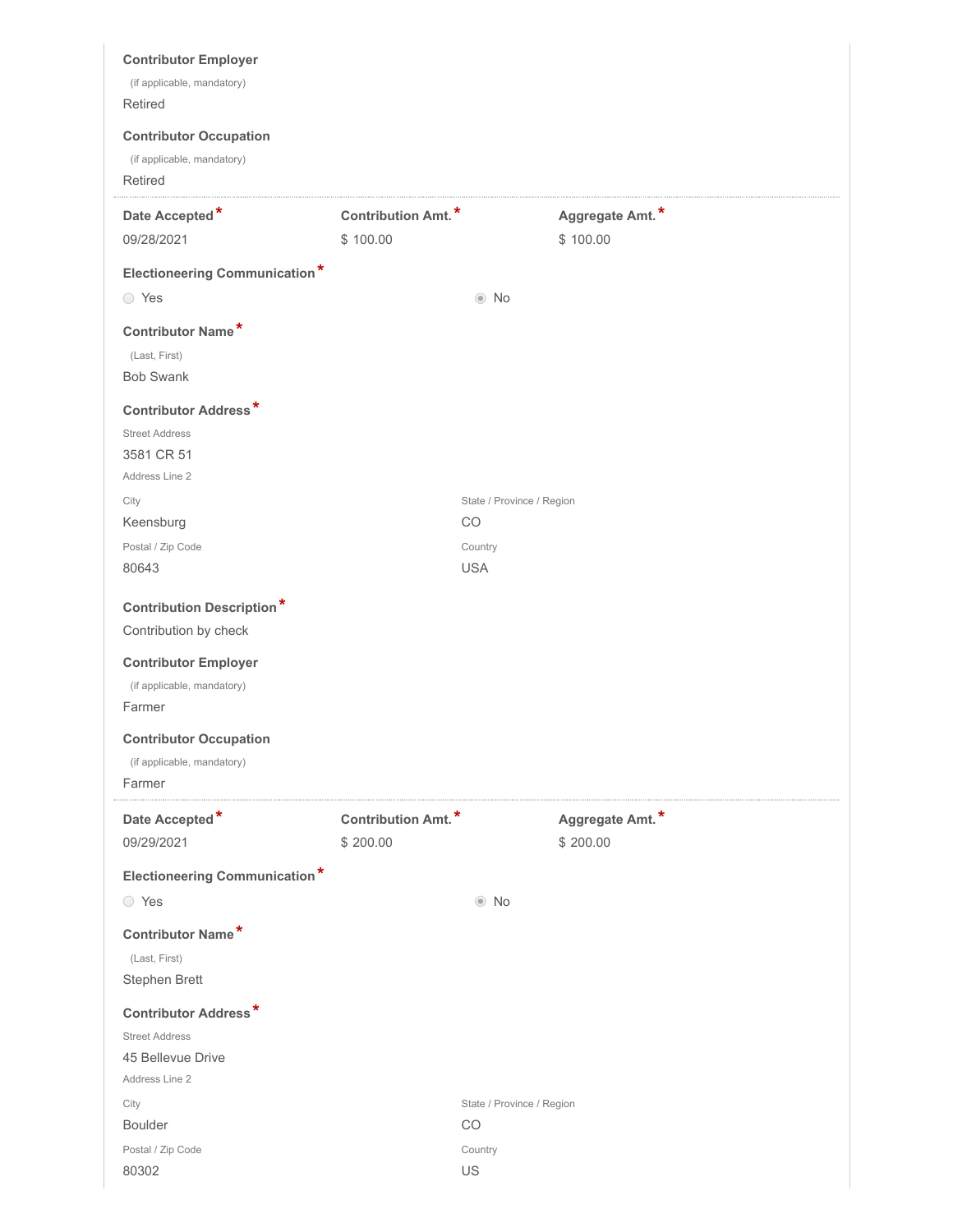| <b>Contribution Description*</b><br>Contribution by check                                      |                                |                           |                             |  |
|------------------------------------------------------------------------------------------------|--------------------------------|---------------------------|-----------------------------|--|
| <b>Contributor Employer</b><br>(if applicable, mandatory)<br>Retired                           |                                |                           |                             |  |
| <b>Contributor Occupation</b><br>(if applicable, mandatory)<br>Retired                         |                                |                           |                             |  |
| Date Accepted*<br>09/29/2021                                                                   | Contribution Amt.*<br>\$100.00 |                           | Aggregate Amt.*<br>\$100.00 |  |
| <b>Electioneering Communication*</b>                                                           |                                |                           |                             |  |
| ◯ Yes                                                                                          |                                | $\odot$ No                |                             |  |
| Contributor Name*<br>(Last, First)<br>Jody Randall                                             |                                |                           |                             |  |
| <b>Contributor Address*</b><br><b>Street Address</b><br>5901 S Windermere St<br>Address Line 2 |                                |                           |                             |  |
| City                                                                                           |                                | State / Province / Region |                             |  |
| Littleton                                                                                      |                                | CO                        |                             |  |
| Postal / Zip Code<br>80120                                                                     |                                | Country<br><b>USA</b>     |                             |  |
|                                                                                                |                                |                           |                             |  |
| <b>Contribution Description*</b><br>Contribution by credit card                                |                                |                           |                             |  |
| <b>Contributor Employer</b>                                                                    |                                |                           |                             |  |
| (if applicable, mandatory)                                                                     |                                |                           |                             |  |
| American Civil Contractors                                                                     |                                |                           |                             |  |
| <b>Contributor Occupation</b>                                                                  |                                |                           |                             |  |
| (if applicable, mandatory)<br><b>Business operations</b>                                       |                                |                           |                             |  |
| Date Accepted*<br>10/02/2021                                                                   | Contribution Amt.*<br>\$100.00 |                           | Aggregate Amt.*<br>\$100.00 |  |
| <b>Electioneering Communication*</b>                                                           |                                |                           |                             |  |
| ◯ Yes                                                                                          |                                | $\odot$ No                |                             |  |
| Contributor Name*<br>(Last, First)<br>Pam Benigno                                              |                                |                           |                             |  |
|                                                                                                |                                |                           |                             |  |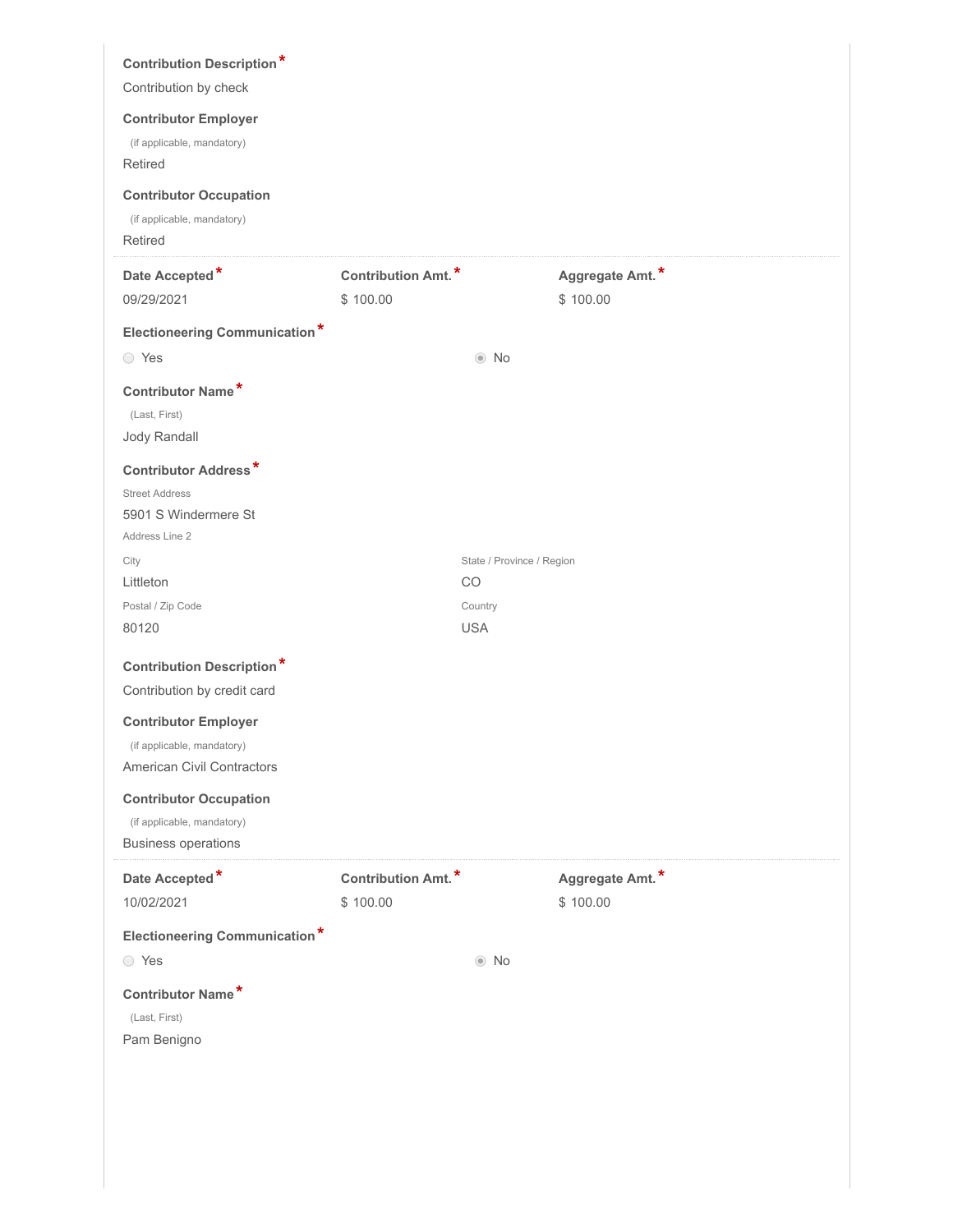| <b>Contributor Address*</b>          |                    |                           |                 |  |
|--------------------------------------|--------------------|---------------------------|-----------------|--|
| <b>Street Address</b>                |                    |                           |                 |  |
| 15349 W 64th Dr Unit C               |                    |                           |                 |  |
| Address Line 2                       |                    |                           |                 |  |
| City                                 |                    | State / Province / Region |                 |  |
| Arvada                               |                    | CO                        |                 |  |
| Postal / Zip Code<br>80007           |                    | Country<br><b>USA</b>     |                 |  |
|                                      |                    |                           |                 |  |
| <b>Contribution Description*</b>     |                    |                           |                 |  |
| Contribution by check                |                    |                           |                 |  |
| <b>Contributor Employer</b>          |                    |                           |                 |  |
| (if applicable, mandatory)           |                    |                           |                 |  |
| Independence Institutet              |                    |                           |                 |  |
| <b>Contributor Occupation</b>        |                    |                           |                 |  |
| (if applicable, mandatory)           |                    |                           |                 |  |
| Policy Analyst                       |                    |                           |                 |  |
| Date Accepted*                       | Contribution Amt.* |                           | Aggregate Amt.* |  |
| mm/dd/yyyy                           | \$25.00            |                           | \$25.00         |  |
| <b>Electioneering Communication*</b> |                    |                           |                 |  |
| ◯ Yes                                |                    | $\odot$ No                |                 |  |
|                                      |                    |                           |                 |  |
| Contributor Name*                    |                    |                           |                 |  |
| (Last, First)                        |                    |                           |                 |  |
| Benjamin Austin                      |                    |                           |                 |  |
| <b>Contributor Address*</b>          |                    |                           |                 |  |
| <b>Street Address</b>                |                    |                           |                 |  |
| 6412 S Lakeview St Littleton         |                    |                           |                 |  |
| Address Line 2                       |                    | State / Province / Region |                 |  |
| City<br>Littleton                    |                    | CO                        |                 |  |
| Postal / Zip Code                    |                    | Country                   |                 |  |
| 80120                                |                    | <b>USA</b>                |                 |  |
|                                      |                    |                           |                 |  |
| <b>Contribution Description*</b>     |                    |                           |                 |  |
| Contribution by credit card          |                    |                           |                 |  |
| <b>Contributor Employer</b>          |                    |                           |                 |  |
| (if applicable, mandatory)           |                    |                           |                 |  |
| Aurora City Police                   |                    |                           |                 |  |
|                                      |                    |                           |                 |  |
| <b>Contributor Occupation</b>        |                    |                           |                 |  |
| (if applicable, mandatory)           |                    |                           |                 |  |
| Police officer                       |                    |                           |                 |  |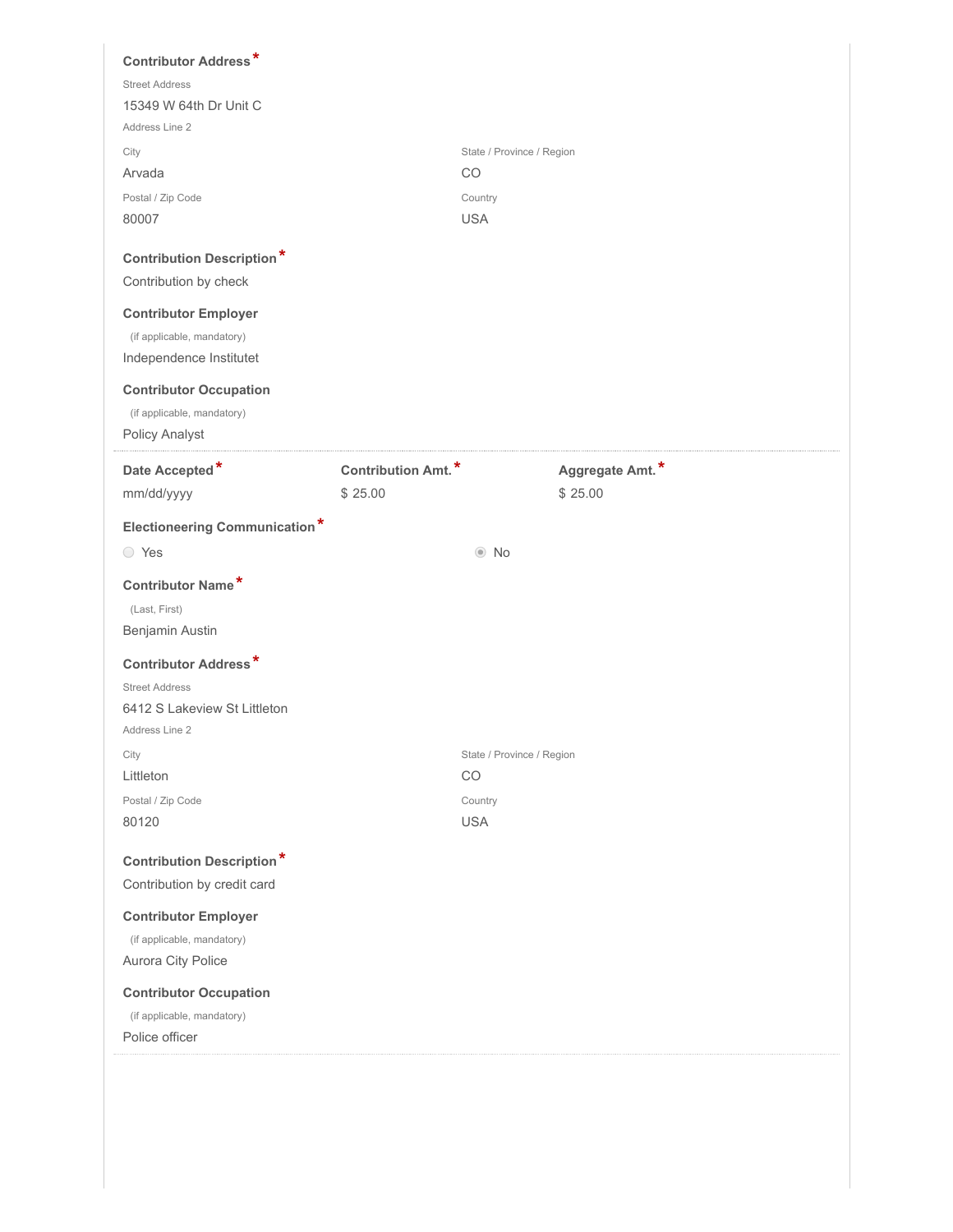# Schedule B

### **Full Name of Committee/Person**

Firends of Kafer for Littleton

## Itemized Expenditures Statement (\$20 or more)

[1-45-108(1)(a), C.R.S.]

| Date Expended*                          | Expenditure Amt*                     |
|-----------------------------------------|--------------------------------------|
| 09/14/2021                              | \$359.25                             |
| <b>Recipient is (optional)</b>          | <b>Electioneering Communication*</b> |
| Committee                               | ◎ Yes                                |
| ◯ Non-Committee                         | $\bigcirc$ No                        |
| Expenditure Name*                       |                                      |
| Super Cheap Signs                       |                                      |
| <b>Expenditure Address*</b>             |                                      |
| <b>Street Address</b>                   |                                      |
| 9200 Waterford Centre Blvd., Suite #100 |                                      |
| Address Line 2                          |                                      |
| City                                    | State / Province / Region            |
| Austin                                  | <b>TX</b>                            |
| Postal / Zip Code                       | Country                              |
| 78759                                   | <b>USA</b>                           |
| Purpose of Expenditure*                 |                                      |
| Signs                                   |                                      |
|                                         |                                      |
| Date Expended*                          | Expenditure Amt*                     |
| 10/05/21                                | \$368.08                             |
| <b>Recipient is (optional)</b>          | <b>Electioneering Communication*</b> |
| © Committee                             | ◉ Yes                                |
| ○ Non-Committee                         | $\bigcirc$ No                        |
| Expenditure Name*                       |                                      |
| Super Cheap Signs                       |                                      |
| <b>Expenditure Address*</b>             |                                      |
| <b>Street Address</b>                   |                                      |
| 9200 Waterford Centre Blvd., Suite #100 |                                      |
| Address Line 2                          |                                      |
| City                                    | State / Province / Region            |
| Austin                                  | <b>TX</b>                            |
| Postal / Zip Code                       | Country                              |
| 78759                                   | <b>USA</b>                           |
|                                         |                                      |
| Purpose of Expenditure*<br>Signs        |                                      |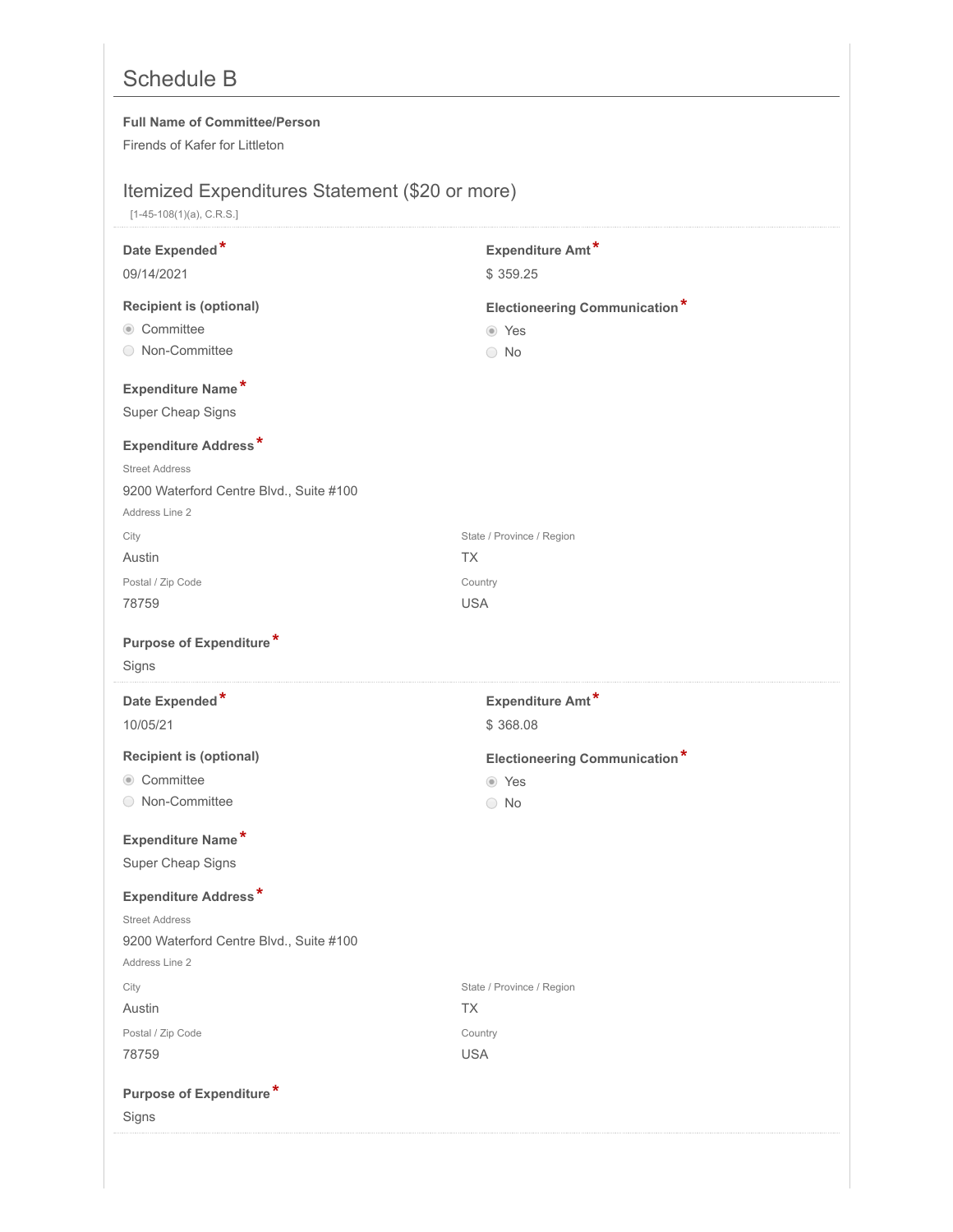| Date Expended*                 | Expenditure Amt*                     |
|--------------------------------|--------------------------------------|
| 10/06/2021                     | \$261.88                             |
| <b>Recipient is (optional)</b> | <b>Electioneering Communication*</b> |
| © Committee                    | ◎ Yes                                |
| ◯ Non-Committee                | $\bigcirc$ No                        |
| Expenditure Name*              |                                      |
| Vistaprint                     |                                      |
| <b>Expenditure Address*</b>    |                                      |
| <b>Street Address</b>          |                                      |
| 275 Wyman St                   |                                      |
| Address Line 2                 |                                      |
| City                           | State / Province / Region            |
| Waltham                        | МA                                   |
| Postal / Zip Code              | Country                              |
| 02451                          | <b>USA</b>                           |
| Purpose of Expenditure*        |                                      |
| Door hangers                   |                                      |
|                                |                                      |
| Date Expended*                 | Expenditure Amt*                     |
| 10/07/2021                     | \$179.63                             |
| <b>Recipient is (optional)</b> | <b>Electioneering Communication*</b> |
| Committee                      | ⊙ Yes                                |
| ◯ Non-Committee                | $\bigcirc$ No                        |
| Expenditure Name*              |                                      |
| Vistaprint                     |                                      |
| <b>Expenditure Address*</b>    |                                      |
| <b>Street Address</b>          |                                      |
| 275 Wyman St                   |                                      |
| Address Line 2                 |                                      |
| City                           | State / Province / Region            |
| Waltham                        | MA                                   |
| Postal / Zip Code              | Country                              |
| 02451                          | <b>USA</b>                           |
| Purpose of Expenditure*        |                                      |
| Door hangers                   |                                      |
| Date Expended*                 | Expenditure Amt*                     |
| 10/07/2021                     | \$2,170.65                           |
| <b>Recipient is (optional)</b> | <b>Electioneering Communication*</b> |
| Committee                      | ⊙ Yes                                |
| ◯ Non-Committee                | $\bigcirc$ No                        |
| Expenditure Name*              |                                      |
| Paragon Printing               |                                      |
|                                |                                      |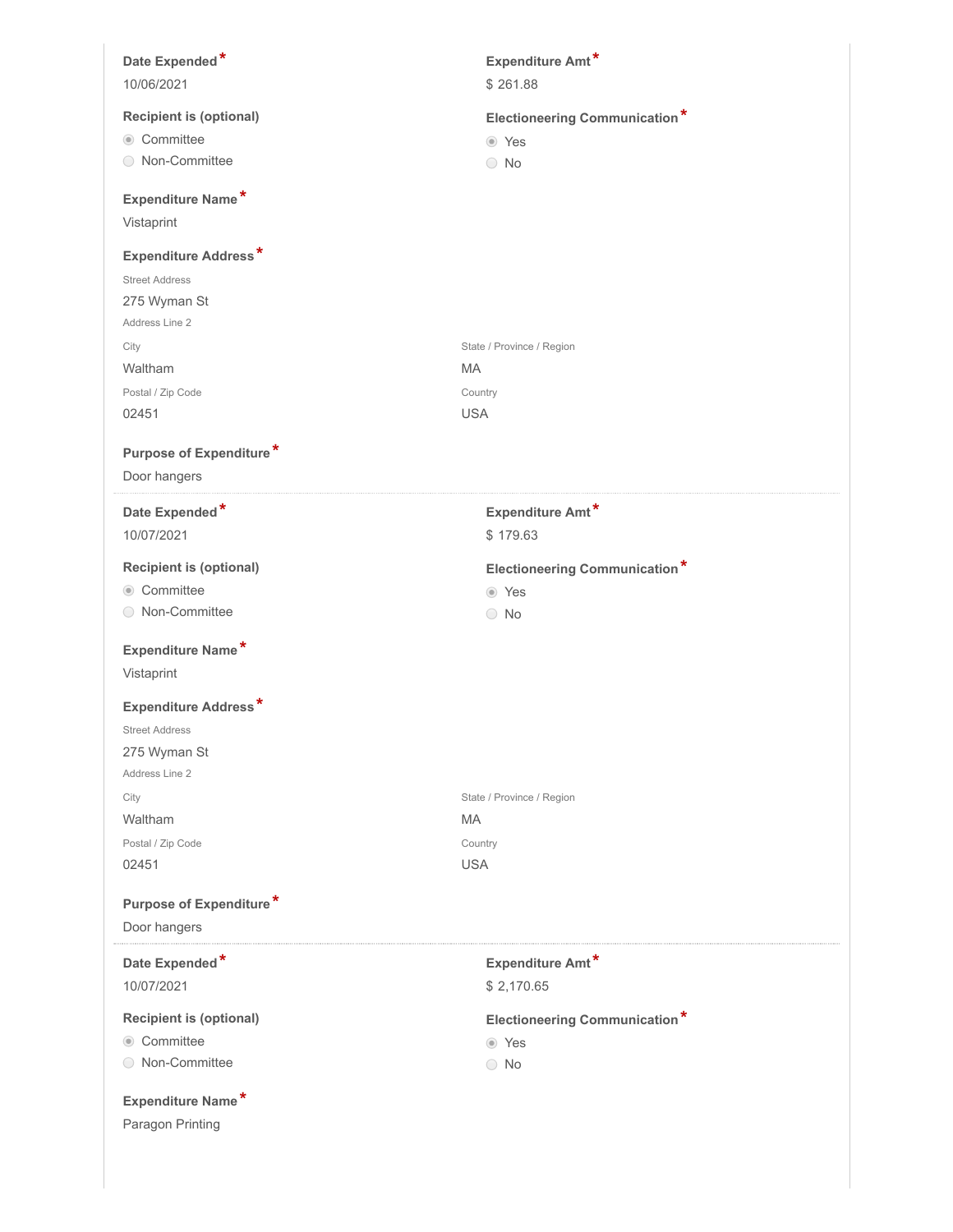| <b>Expenditure Address*</b>               |                           |
|-------------------------------------------|---------------------------|
| <b>Street Address</b>                     |                           |
| 2175 S Jasmine St # 107, Denver, CO 80222 |                           |
| Address Line 2                            |                           |
| City                                      | State / Province / Region |
| Denver                                    | CO                        |
| Postal / Zip Code                         | Country                   |
| 80222                                     | <b>USA</b>                |
| Purpose of Expenditure*                   |                           |
| Printing/Mailing                          |                           |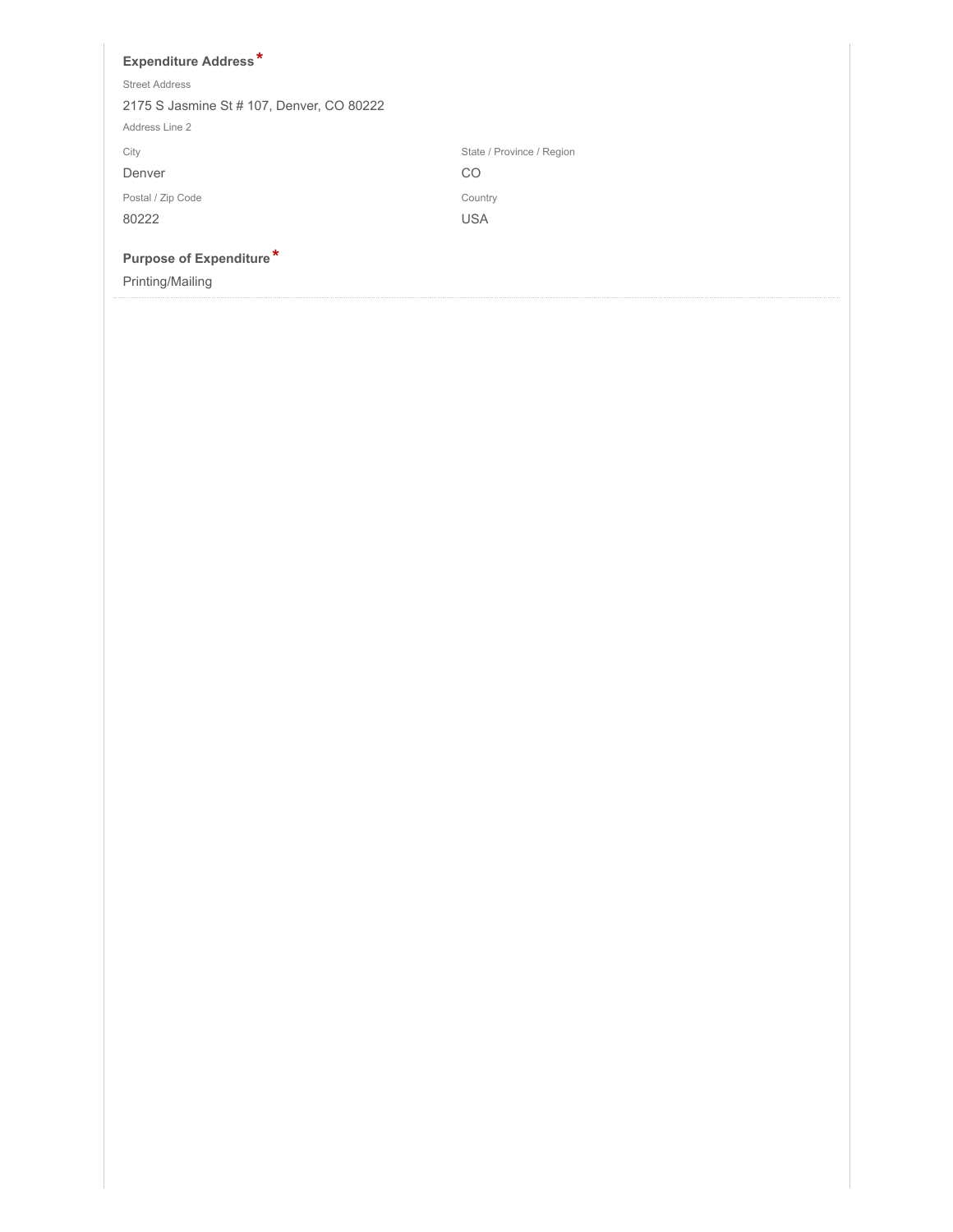# Schedule C

| <b>Full Name of Committee/Person</b><br>Firends of Kafer for Littleton<br>Loans<br><b>Lender Name</b><br>(Last, First or Institution)<br><b>Lender Address</b> |                                                  |                                                             |                                                                           |
|----------------------------------------------------------------------------------------------------------------------------------------------------------------|--------------------------------------------------|-------------------------------------------------------------|---------------------------------------------------------------------------|
| <b>Street Address</b>                                                                                                                                          |                                                  |                                                             |                                                                           |
| Address Line 2                                                                                                                                                 |                                                  |                                                             |                                                                           |
| City                                                                                                                                                           |                                                  | State / Province / Region                                   |                                                                           |
| Postal / Zip Code                                                                                                                                              |                                                  | Country                                                     |                                                                           |
| <b>Original Amount of Loan</b><br>\$                                                                                                                           |                                                  | <b>Interest Rate</b>                                        |                                                                           |
| <b>Loan Amount Received</b><br>This Reporting Period<br>\$                                                                                                     |                                                  | <b>Principal Amount Paid</b><br>This Reporting Period<br>\$ |                                                                           |
| <b>Interest Amount Paid</b><br>This Reporting Period<br>\$                                                                                                     |                                                  | <b>Total Repayments Made</b><br>\$                          |                                                                           |
| <b>Outstanding Balance</b>                                                                                                                                     |                                                  | <b>Date Loan Received</b>                                   |                                                                           |
| \$                                                                                                                                                             |                                                  | mm/dd/yyyy                                                  |                                                                           |
| Due Date for Final Payment<br>mm/dd/yyyy                                                                                                                       |                                                  |                                                             |                                                                           |
| <b>Total of All Loans</b><br>\$<br>Provide for all loans listed above                                                                                          | <b>List of Endorsers or Guarantors</b>           | <b>Total of all Loans Amount Repaid</b><br>\$               |                                                                           |
| <b>Loan Source</b>                                                                                                                                             | <b>Endorser or Guarantor Full</b><br><b>Name</b> | <b>Endorser or Guarantor Full</b><br><b>Address</b>         | <b>Amount Guaranteed</b><br>$\, \, \raisebox{12pt}{$\scriptstyle \circ$}$ |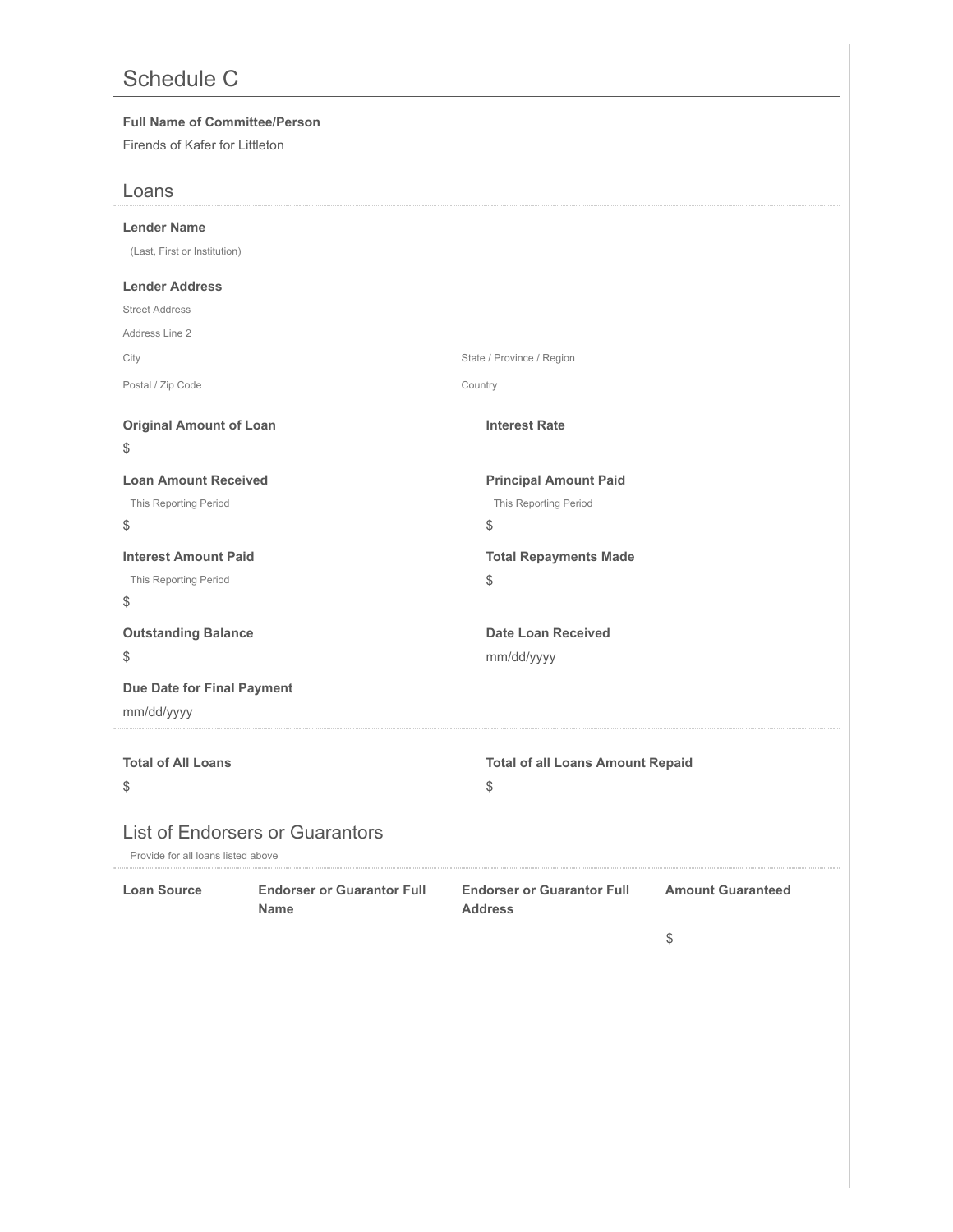# Schedule D

### **Full Name of Committee/Person**

Firends of Kafer for Littleton

## Returned Contributions

(Previously reported on Schedule A - Contributions accepted and then returned to donors)

| <b>Date Accepted</b>                | <b>Date Returned</b>                                                                     | <b>Amount Returned</b> |
|-------------------------------------|------------------------------------------------------------------------------------------|------------------------|
| mm/dd/yyyy                          | mm/dd/yyyy                                                                               | \$                     |
| Name returned contribution to       |                                                                                          |                        |
| (Last, First)                       |                                                                                          |                        |
| Address returned contribution to    |                                                                                          |                        |
| <b>Street Address</b>               |                                                                                          |                        |
| Address Line 2                      |                                                                                          |                        |
| City                                | State / Province / Region                                                                |                        |
| Postal / Zip Code                   | Country                                                                                  |                        |
| <b>Reason contribution returned</b> |                                                                                          |                        |
|                                     |                                                                                          |                        |
|                                     |                                                                                          |                        |
|                                     |                                                                                          |                        |
|                                     |                                                                                          |                        |
| <b>Returned Expenditures</b>        | (Previously reported on Schedule B - Expenditures returned or refunded to the committee) |                        |
| <b>Date Expended</b>                | <b>Date Returned</b>                                                                     | <b>Amount Returned</b> |
| mm/dd/yyyy                          | mm/dd/yyyy                                                                               | \$                     |
| Name returned expenditure to        |                                                                                          |                        |
| (Last, First)                       |                                                                                          |                        |
| Address returned expenditure to     |                                                                                          |                        |
| <b>Street Address</b>               |                                                                                          |                        |
| Address Line 2                      |                                                                                          |                        |
| City                                | State / Province / Region                                                                |                        |
| Postal / Zip Code                   | Country                                                                                  |                        |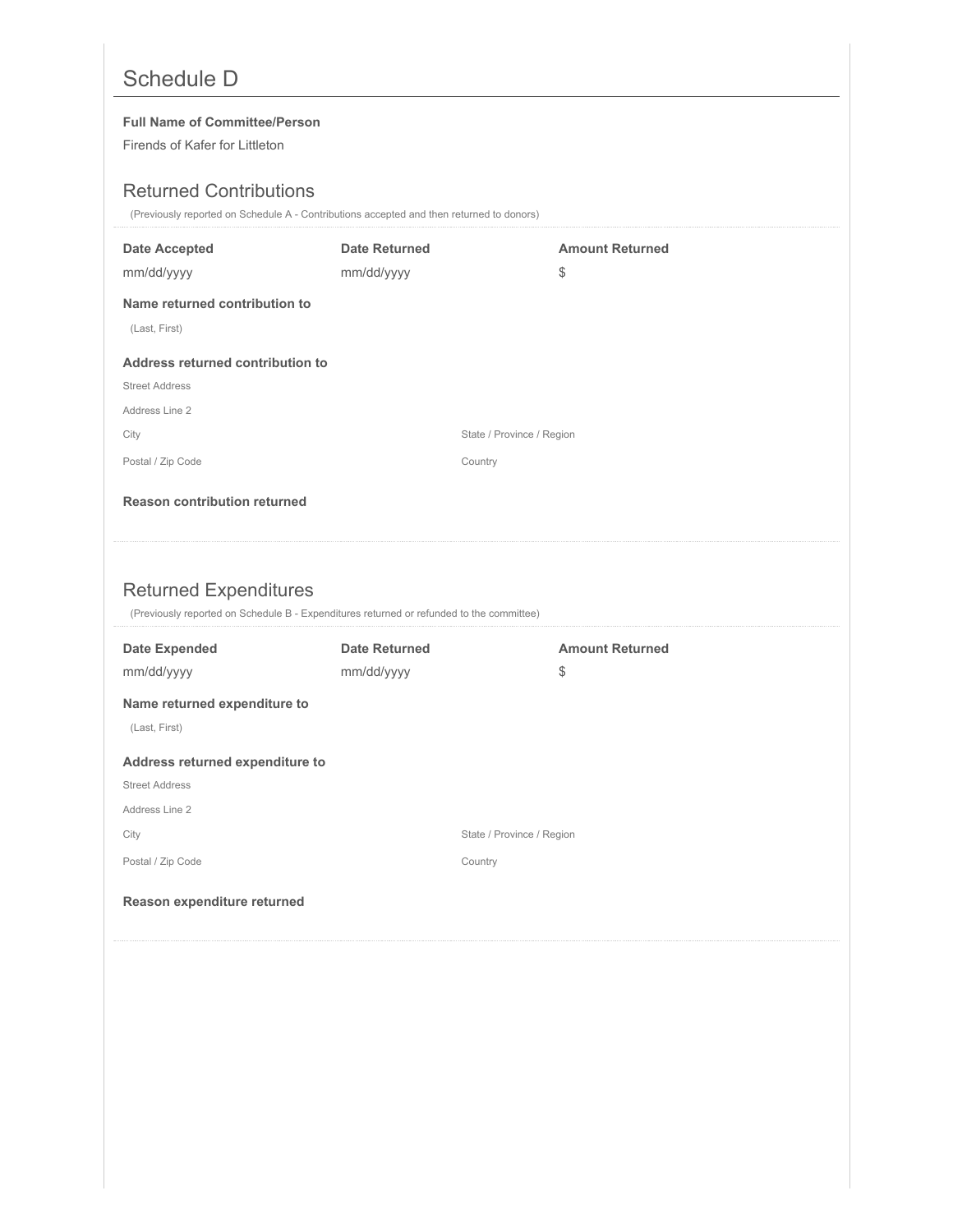| <b>Full Name of Committee/Person</b>                        |                                                                                            |                                                                                                                                                                                                                                                                                                 |  |
|-------------------------------------------------------------|--------------------------------------------------------------------------------------------|-------------------------------------------------------------------------------------------------------------------------------------------------------------------------------------------------------------------------------------------------------------------------------------------------|--|
| Firends of Kafer for Littleton                              |                                                                                            |                                                                                                                                                                                                                                                                                                 |  |
|                                                             |                                                                                            |                                                                                                                                                                                                                                                                                                 |  |
|                                                             | <b>Statement of Non-Monetary Contributions</b>                                             |                                                                                                                                                                                                                                                                                                 |  |
|                                                             | [Art. XXVIII, Sec. 2(5)(a)(II)(III) & Sec. 5(3) & C.R.S. 1-45-108(1)] 1-45-108(1), C.R.S.] |                                                                                                                                                                                                                                                                                                 |  |
| <b>Date Provided</b>                                        | <b>Fair Market Value</b>                                                                   | <b>Aggregate Amount</b>                                                                                                                                                                                                                                                                         |  |
| mm/dd/yyyy                                                  | \$                                                                                         | \$                                                                                                                                                                                                                                                                                              |  |
| <b>Electioneering Communication</b>                         |                                                                                            |                                                                                                                                                                                                                                                                                                 |  |
| □ Yes                                                       | $\Box$ No                                                                                  |                                                                                                                                                                                                                                                                                                 |  |
| <b>Non-Monetary Contribution Name</b>                       |                                                                                            |                                                                                                                                                                                                                                                                                                 |  |
| (Last, First)                                               |                                                                                            |                                                                                                                                                                                                                                                                                                 |  |
| <b>Non-Monetary Contribution Address</b>                    |                                                                                            |                                                                                                                                                                                                                                                                                                 |  |
| <b>Street Address</b>                                       |                                                                                            |                                                                                                                                                                                                                                                                                                 |  |
| Address Line 2                                              |                                                                                            |                                                                                                                                                                                                                                                                                                 |  |
| City                                                        |                                                                                            | State / Province / Region                                                                                                                                                                                                                                                                       |  |
| Postal / Zip Code                                           | Country                                                                                    |                                                                                                                                                                                                                                                                                                 |  |
| <b>Description of Non-Monetary Contribution</b>             |                                                                                            |                                                                                                                                                                                                                                                                                                 |  |
|                                                             |                                                                                            |                                                                                                                                                                                                                                                                                                 |  |
| <b>Employer</b>                                             |                                                                                            |                                                                                                                                                                                                                                                                                                 |  |
| (if applicable, mandatory)                                  |                                                                                            |                                                                                                                                                                                                                                                                                                 |  |
| Occupation                                                  |                                                                                            |                                                                                                                                                                                                                                                                                                 |  |
| (if applicable, mandatory)                                  |                                                                                            |                                                                                                                                                                                                                                                                                                 |  |
|                                                             | Coordinated with a Candidate/Candidate Committee or Political Party                        |                                                                                                                                                                                                                                                                                                 |  |
| expenditures, and expenditures by the candidate committee." |                                                                                            | If coordinated, then contribution must also be reported as a non-monetary expenditure on Detailed Summary. Art. XXVIII, Sec. 2(9) states: "<br>Expenditures that are controlled by or coordinated with a candidate or candidate's agent are deemed to be both contributions by the maker of the |  |
|                                                             |                                                                                            |                                                                                                                                                                                                                                                                                                 |  |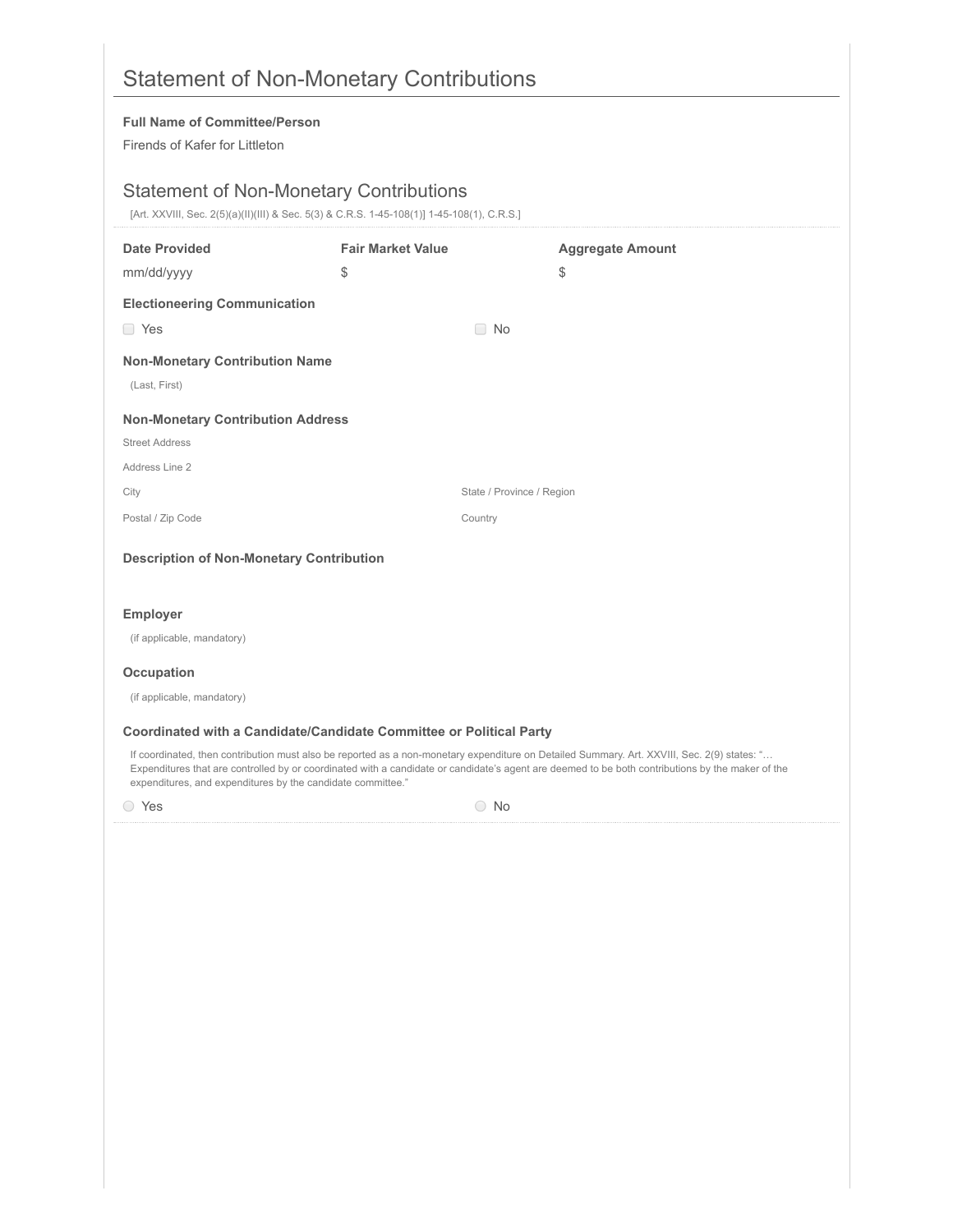# Contributions and Expenditures Detailed Summary

### **Full Name of Committee/Person** Firends of Kafer for Littleton Reporting Period **From Through Covered** 09/19/2021 10/10/2021 **Contributions Beginning reporting period funds on hand** Provided on General Information \$ 6,240.11 **Total Itemized Contributions (\$20 or more) Total Non-Itemized Contributions** Provided on Schedule A Provided on General Information \$ 3,375.00 \$ 0.00 **Loans Received Total of Other Receipts** Provided on Schedule C Provided on General Information \$ 0.00 \$ 0.11 **Returned Expenditures** Provided on Schedule D \$ 0.00 **Total Monetary Contributions** Sum of above \$ 9,615.22 Expenditures **Itemized Expenditures (\$20 or more) Total of Non-Itemized Expenditures** Provided on Schedule B Provided on General Information \$ 3,339.49 \$ 93.06 Loan Repayments Made **Returned Contributions (To donor)** Provided on Schedule C Provided on Schedule D \$ 0.00 \$ 0.00 **Total Monetary Expenditures** Sum of above Expenditures \$ 3,432.55 **Total Coordinated Non-Monetary Expenditures** (Candidate/Candidate Committee & Political Parties ONLY) \$ 0.00 **Total Spending** Total Monetary Expenditures + Total Coordinated Non-Monetary Expenditures

\$ 3,432.55